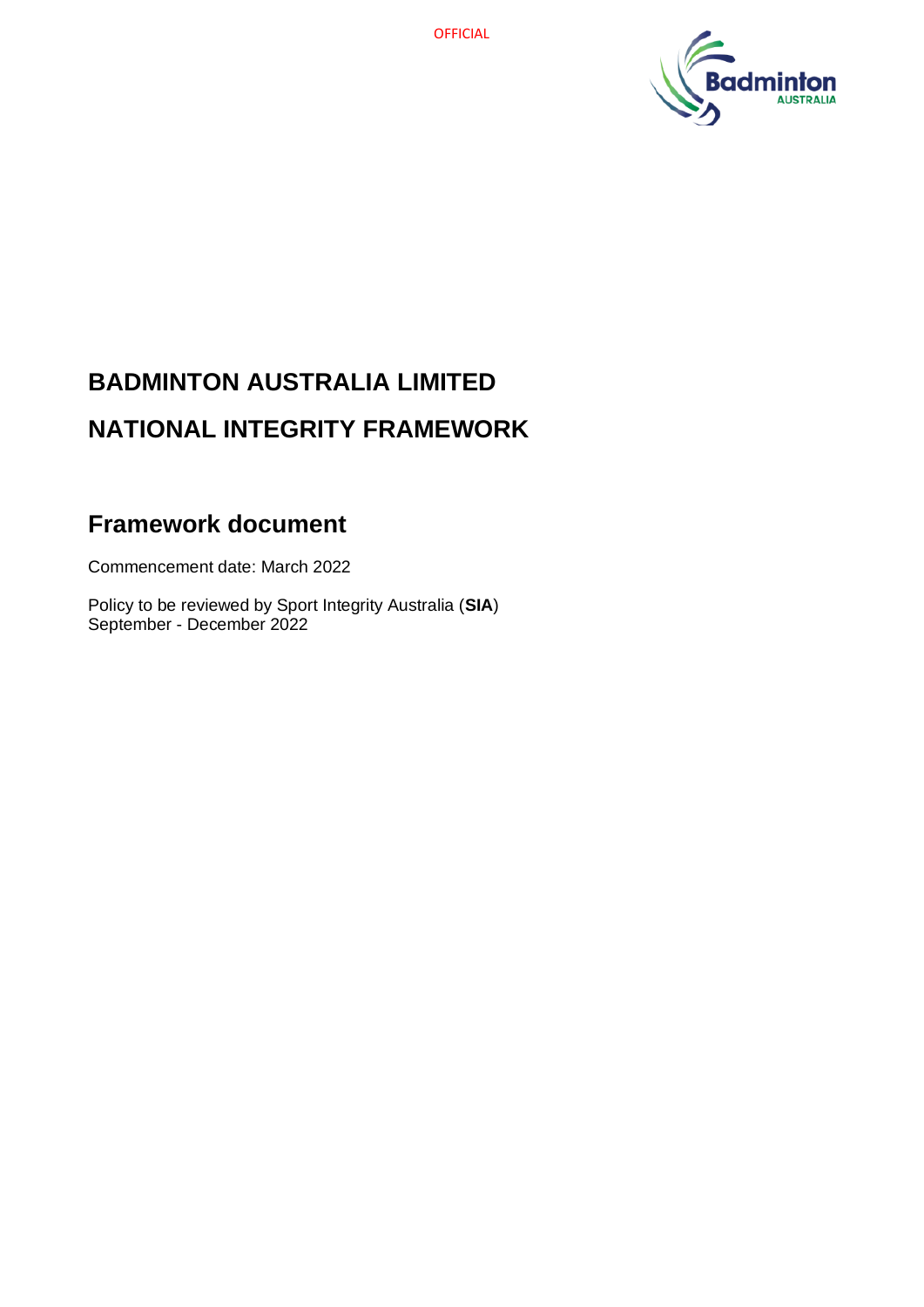

### **TABLE OF CONTENTS**

| <u>1.</u>                                                                               | <b>Background</b>                                                                             | 3                       |
|-----------------------------------------------------------------------------------------|-----------------------------------------------------------------------------------------------|-------------------------|
| 1.1                                                                                     | Introduction                                                                                  | 3                       |
| 1.2                                                                                     | <b>Definitions</b>                                                                            | 3                       |
| 2.                                                                                      | <b>Jurisdiction</b>                                                                           | $\overline{\mathbf{5}}$ |
| 2.1                                                                                     | Who the Framework applies to?                                                                 | 5                       |
| 3.                                                                                      | <b>Scope</b>                                                                                  | 6                       |
| 3.1                                                                                     | Scope                                                                                         | 6                       |
|                                                                                         | <b>Prohibited Conduct</b>                                                                     |                         |
| <u>4.</u>                                                                               | <b>Prohibited Conduct</b>                                                                     | 6                       |
| 4.1<br>4.2                                                                              | <b>Additional matters</b>                                                                     | 6<br>7                  |
|                                                                                         |                                                                                               |                         |
| 5.                                                                                      | <b>BA's Responsibility to Manage Framework</b>                                                | 7                       |
| 5.1                                                                                     | Responsibility for the management of the Framework                                            | 7                       |
| 5.2                                                                                     | National Integrity Manager                                                                    | 7                       |
| 5.3                                                                                     | <b>Complaints Manager</b>                                                                     | 8                       |
| 5.4                                                                                     | Reporting to SIA                                                                              | 8                       |
| 5.5                                                                                     | Education                                                                                     | 8                       |
| 5.6                                                                                     | Recruitment of Employees and Volunteers                                                       | 8                       |
| 6.                                                                                      | <b>Additional Responsibilities</b>                                                            | 8                       |
| 6.1                                                                                     | Relevant Organisation responsibilities                                                        | 8                       |
|                                                                                         | In addition to that required under the Integrity Policies, BA and Member Organisations shall: | 8                       |
| 6.2                                                                                     | Relevant Person responsibilities                                                              | 9                       |
| In addition to that required under the Integrity Policies, Relevant Persons shall:<br>9 |                                                                                               |                         |
| <u>7.</u>                                                                               | <b>Complaints, Disputes &amp; Discipline Policy</b>                                           | 9                       |
| 8.                                                                                      | <b>Interpretation &amp; Other Information</b>                                                 | 9                       |
| 8.1                                                                                     | Application and Commencement                                                                  | 9                       |
| 8.2                                                                                     | Amendment                                                                                     | 9                       |
| 8.3                                                                                     | Inconsistency                                                                                 | 10                      |
| 8.4                                                                                     | Interpretation                                                                                | 10                      |
|                                                                                         |                                                                                               |                         |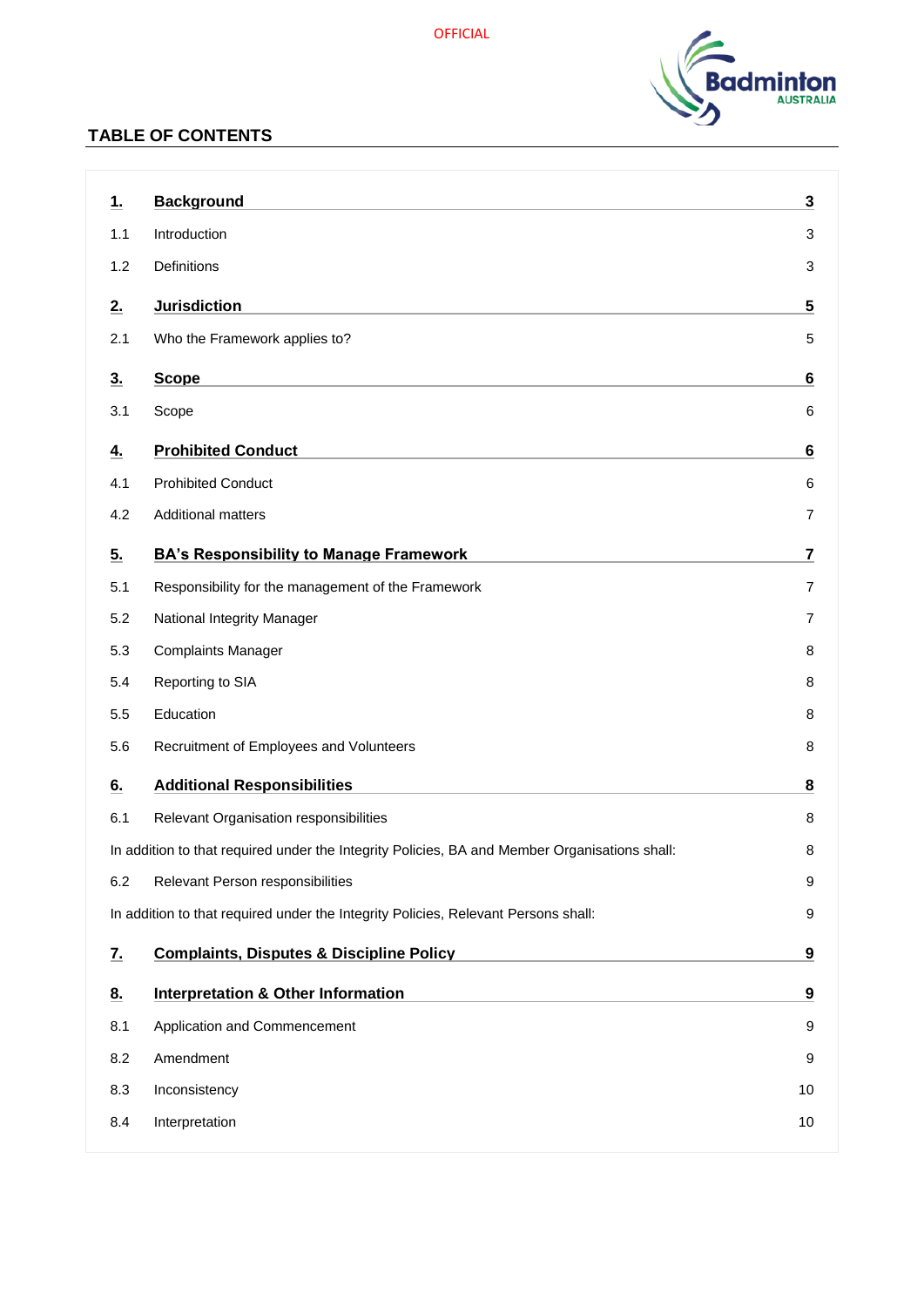

#### <span id="page-2-0"></span>**1. Background**

#### <span id="page-2-1"></span>**1.1 Introduction**

- (a) Badminton Australia Limited's (**BA**) National Integrity Framework applies to all Activities organised or authorised by BA or a Member Organisation and will be adopted in full by each Member Organisation.
- (b) Sports integrity means the manifestation of the ethics and values that promote community confidence in sport. Threats to the integrity of sport includes the:
	- (i) manipulation of sporting competitions;
	- (ii) improper use of drugs and medicine in sport;
	- (iii) abuse of children and other persons in a sporting environment; and
	- (iv) failure to protect Members and other persons in a sporting environment, from bullying, intimidation, discrimination, or harassment.
- (c) BA seeks to take a proactive approach to mitigate the integrity threats to Badminton in Australia and to provide a safe, fair, and trustworthy environment for all Participants at all levels of Badminton.
- (d) The Framework is one of BA's responses to the threats to the integrity of Badminton and sets out the broad expectations for the conduct of all Participants in Badminton, including procedures for managing, reporting, investigating and determining potential breaches of its Integrity Policies.

#### <span id="page-2-2"></span>**1.2 Definitions**

In the Framework, the following words have the corresponding meaning:

**Activity** means a Badminton contest, match, competition, event, or activity (including training), whether on a one-off basis or as part of a series, league, or competition, sanctioned or organised by BA or a Badminton Organisation.

**Administrators** – see 'Participant'.

**Athletes** – see 'Participant'.

**Authorised Provider –** see 'Relevant Organisation'.

**Board** means the board of BA.

**Badminton** means the sport of Badminton, as governed by BA and Badminton World Federation from time to time.

**Badminton Organisation** – see 'Relevant Organisation'.

**CEO** means the chief executive officer of BA as appointed from time to time.

**Child** or **Children** means a child or young person, or two or more children or young persons, who is or are under the age of 18 years.

**Club –** see 'Relevant Organisation'.

**Coaches** – see 'Participant'.

**Complaints, Disputes and Diciplinary Policy** means the policy adopted by BA, for the handling and resolution of Complaints including regarding Prohibited Conduct.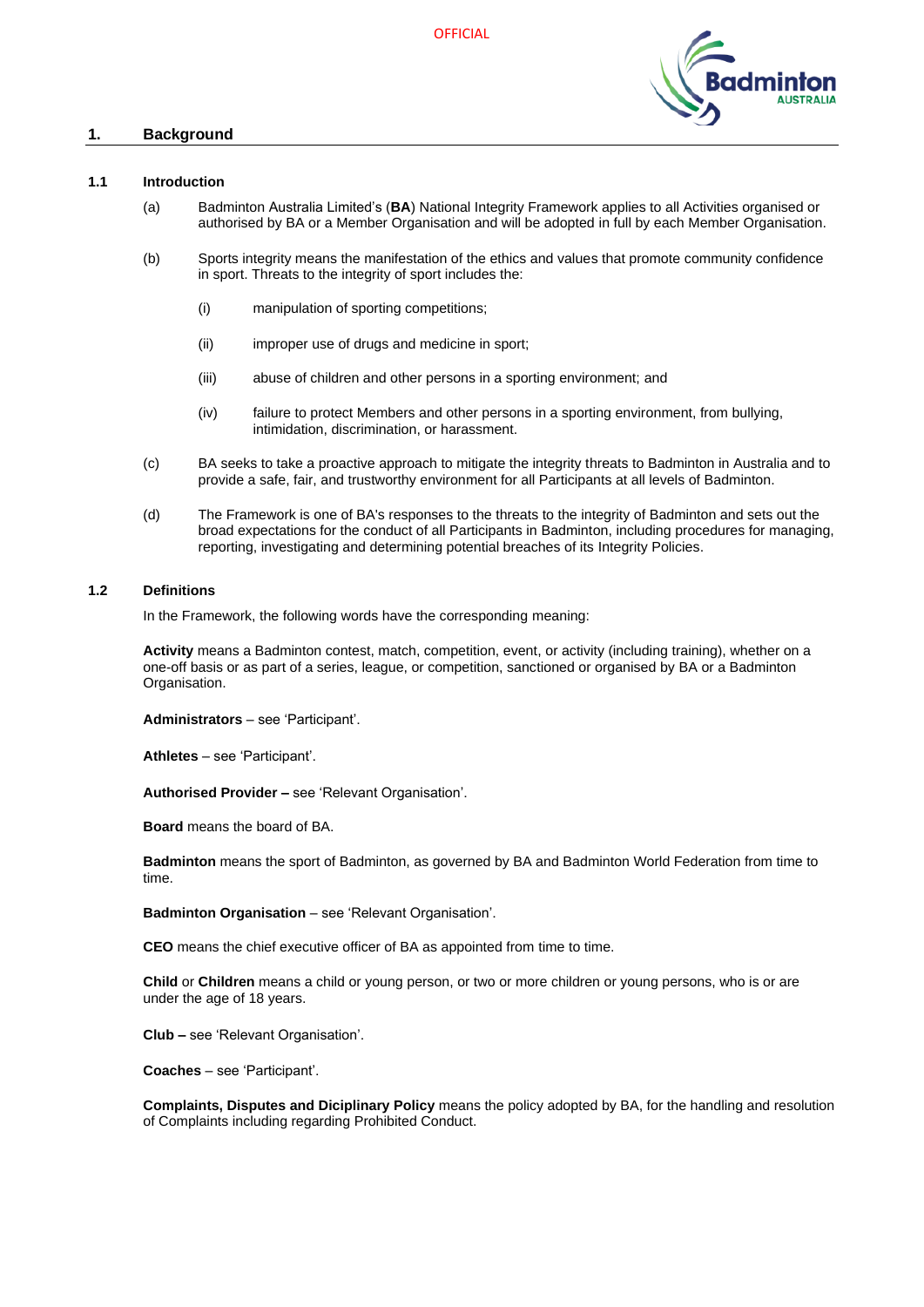

**Contractor** means any person or organisation engaged to provide services for or on behalf of BA or a Badminton Organisation, and includes agents, advisers, and subcontractors of BA or a Badminton Organisation and employees, officers, volunteers, and agents of a contractor or subcontractor.

**Disciplinary Measures** means any Provisional Action taken or Sanction imposed under the Complaints, Disputes and Dicipline Policy, as defined in that policy.

**Employee** means a person employed by BA or a Badminton Organisation.

**Framework** means this National Integrity Framework document, including any schedules and annexures.

**Integrity Policy** means the following BA sports integrity-related policies adopted under this Framework:

- (a) this Framework document;
- (b) Child Safeguarding Policy;
- (c) Competition Manipulation and Sport Wagering Policy;
- (d) Improper Use of Drugs and Medicine Policy;
- (e) Member Protection Policy; and
- (f) Complaints, Disputes and Discipline Policy.

#### **Individual Member** – **see 'Member'.**

**Integrity Unit** means BA's national integrity unit, as established under clause [5.1.](#page-6-2)

**Member** means a member of BA or a Badminton Organisation under its constitution, including:

- (a) **Member Organisations**, which means each company or incorporated association that is a member of BA including each:
	- (i) State, territory, and club Member; and
	- (ii) affiliate that is a member of a State and Territory Member.
- (b) **Individual Members**, which means individuals who are individuals registered with a Member **Organisation**

**Member Organisations** – see 'Member'.

**National Integrity Manager** means the person responsible for BA's Integrity Unit and for the implementation, management, reporting and review of this Framework.

**Officials** – see 'Participant'.

**Participant** means:

- (a) Athletes who are registered with or entitled to participate in a Badminton Organisation or a BA Activity
- (b) Coaches appointed to train an Athlete or Team in a Badminton Organisation or BA Activity
- (c) Administrators who have a role in the administration or operation of a Badminton Organisation or BA, including owners, directors, committee members or other persons
- (d) Officials including referees, umpires, technical officials, or other officials appointed by a Badminton Organisation, BA or any league, competition, series, club or team sanctioned by BA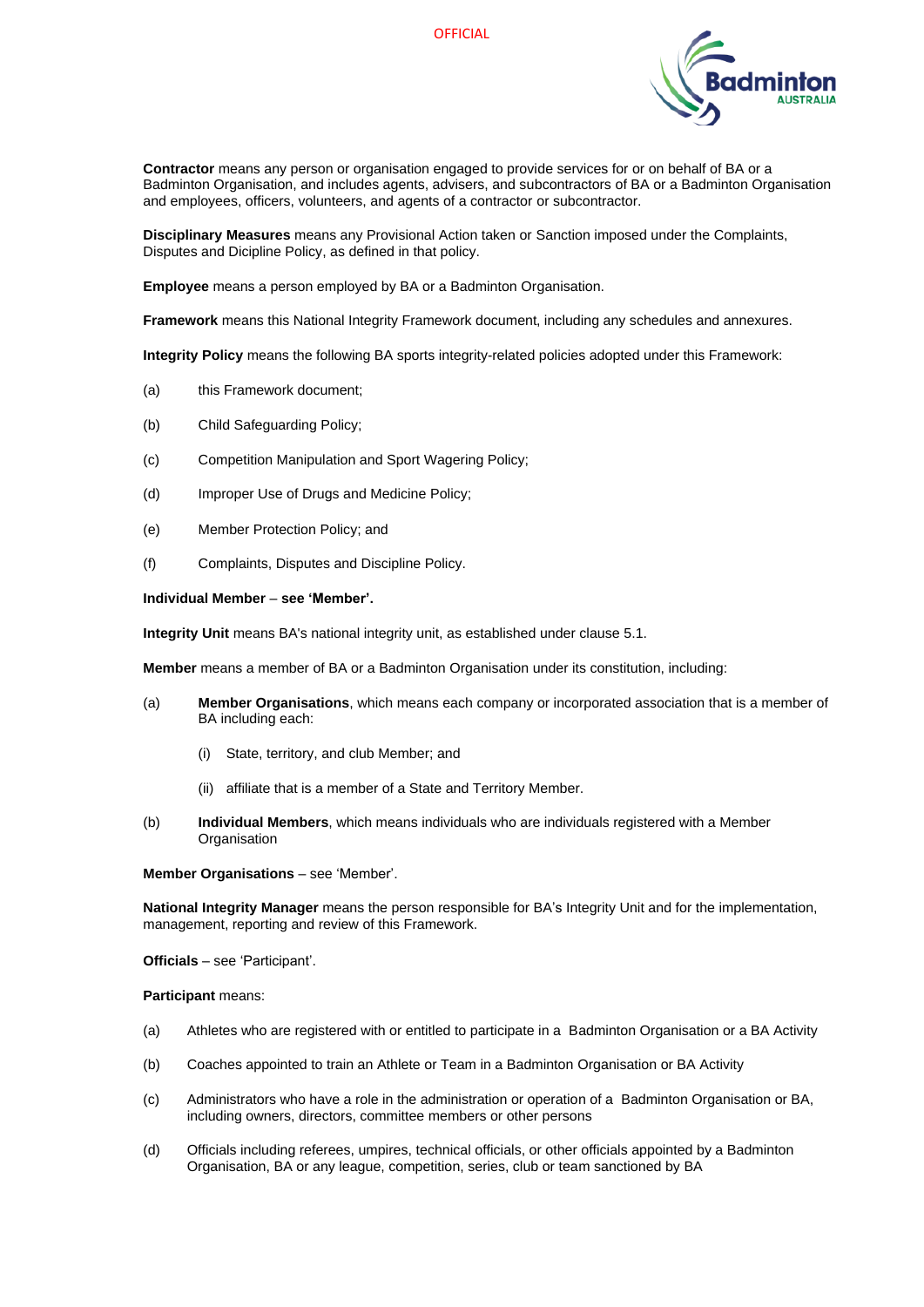

(e) Support Personnel who are appointed in a professional or voluntary capacity by a Badminton Organisation, BA or any league, competition, series, Club or Team sanctioned by BA including sports science sports medicine personnel, team managers, agents, selectors, and team staff members.

**Prohibited Conduct** means the conduct prescribed by this Framework and the Integrity Policies.

**Relevant Organisation** means any of the following organisations:

- (a) BA;
- (b) **Member Organisation** see 'Member'.
- (c) **Sport Organisation**, which means and includes:
	- (i) **Member Organisations** see 'Member';
	- (ii) **Clubs**, which means any club that enters a Team to participate in an Activity; and
	- (iii) **Authorised Providers**, which means any non-Member organisations authorised to conduct Activities sanctioned by BA or a Member Organisation;
- (d) **Team**, which means a collection or squad of athletes who compete and/or train in Badminton and/or the Activity; and
- (e) Any other organisation who has agreed to be bound by this Framework and the Integrity Policies.

**Relevant Person** means any of the following persons:

- (a) **Individual Member** see 'Member';
- (b) **Participant;**
- (c) **Employee;**
- (d) **Contractor;**
- (e) **Volunteer**, which means any person engaged by BA or a Badminton Organisation in any capacity who is not otherwise an Employee or Contractor, including directors and office holders, coaches, officials, administrators and team and support personnel; and
- (f) Any other individual who has agreed to be bound by this Framework and the Integrity Policies.

**SIA** means Sports Integrity Australia.

#### **Support Personnel – see 'Participant'.**

**Team –** see 'Relevant Organisation'.

**Volunteer** – see 'Relevant Person'.

#### <span id="page-4-0"></span>**2. Jurisdiction**

#### <span id="page-4-1"></span>**2.1 Who the Framework applies to?**

(a) This Framework and the Integrity Policies applies to and binds all Relevant Persons and Relevant Organisations as set out in the Integrity Policies.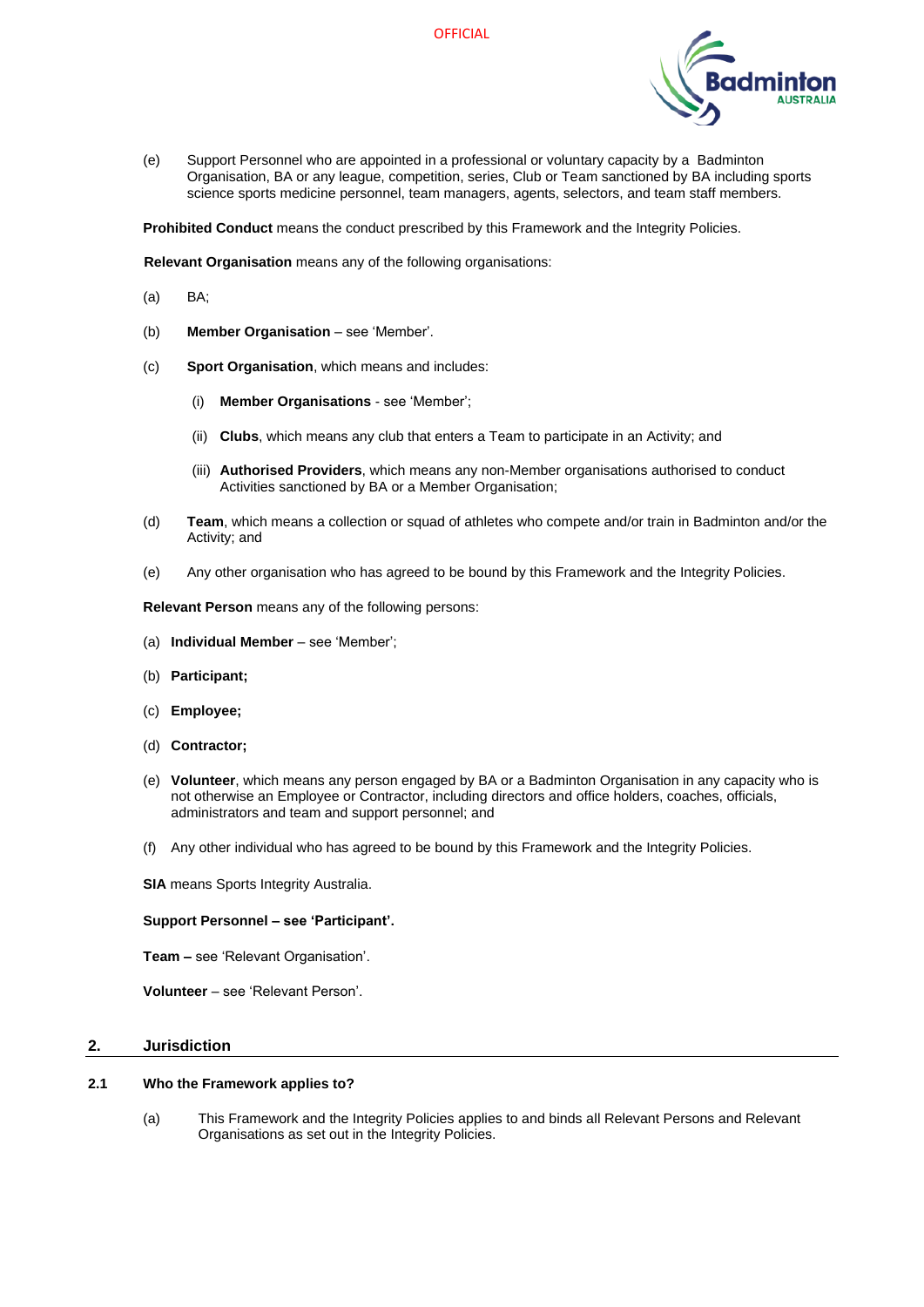**OFFICIAL** 



- (b) Employees are expected to abide by the terms of this Framework as a reasonable and lawful direction of BA or the Badminton Organisation they are employed by (as relevant) as their employer.
- (c) BA and Badminton Organisations must ensure that all Contractors and Volunteers are contractually bound to abide by the terms of this Framework.
- (d) By participating in an Activity, a Participant is deemed to have agreed to be bound by the Framework.
- (e) Any person or organisation who:
	- (i) has had a complaint made against them under the Complaints, Disputes and Discipline Policy; and
	- (ii) was bound by the Framework at the time the complaint was made or when they became aware that a complaint may be made;
	- (iii) would, for any reason, otherwise have ceased to be bound by this Framework at any time after the complaint was made or when they became aware that the complaint may be made,

remains bound by the Framework in respect of the complaint and any related complaint until the complaints process has been finalised in accordance with the Complaints, Disputes and Discipline Policy.

#### <span id="page-5-0"></span>**3. Scope**

#### <span id="page-5-1"></span>**3.1 Scope**

- (a) The National Integrity Framework comprises this Framework document and the Integrity Policies.
- (b) Nothing in this Framework limits the rights or obligations of any person under any other BA policy, code of conduct or other relevant agreement.
- (c) This Framework does not override or limit the application of any laws of Australia or a state/territory.
- (d) The 'Summary' at the start of each Integrity Policy is not intended to be and should not be construed in any way as a complete and comprehensive overview of the relevant Integrity Policy. To the extent of any inconsistency, the operative provisions of the relevant Integrity Policy prevail.

#### <span id="page-5-2"></span>**4. Prohibited Conduct**

#### <span id="page-5-3"></span>**4.1 Prohibited Conduct**

In addition to the Prohibited Conduct proscribed by the Integrity Policies, a Relevant Person or Relevant Organisation commits a breach of this Framework when they:

- (a) fail to report any Prohibited Conduct, as defined under this Framework or an Integrity Policy, to SIA (or otherwise in accordance with the requirements of the relevant Integrity Policy) as soon as reasonably practicable;
- (b) deliberately or wilfully withhold information in relation to any possible Prohibited Conduct;
- (c) fail to provide further information or documentation as requested as part of a Complaint Process under this Framework, including a failure to fully and in good faith participate in an interview;
- (d) fail to comply with or enforce Disciplinary Measures imposed under the Complaints, Disputes and Discipline Policy; or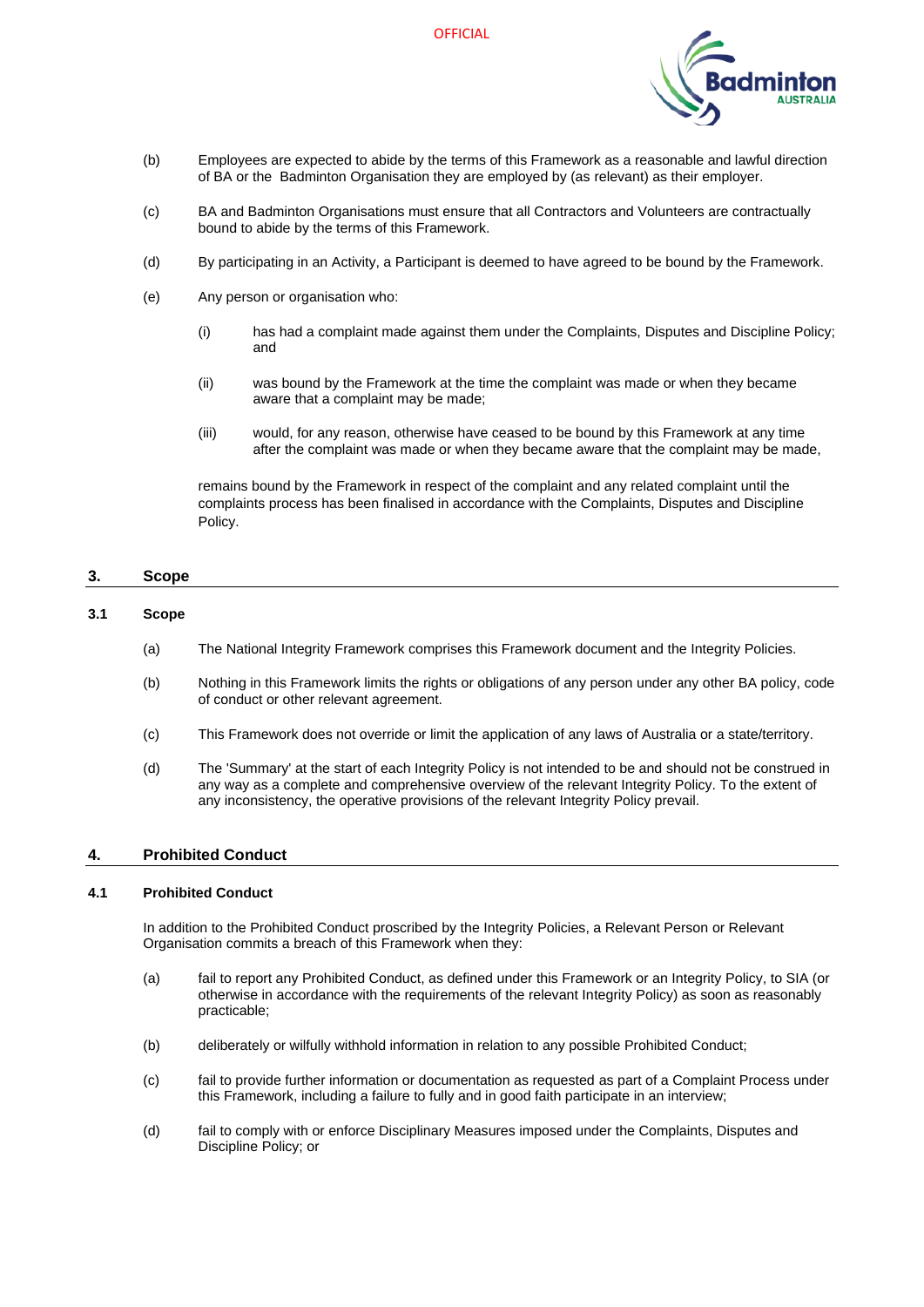

(e) knowingly provide any inaccurate and/or misleading information during the course of any investigation or proceedings under this Framework.

#### <span id="page-6-0"></span>**4.2 Additional matters**

- (a) Where conduct may constitute 'Prohibited Conduct' under this Framework or any Integrity Policy but is a Protected Disclosure with respect to BA, it must be dealt with under BA's whistleblower policy.
- (b) The Australian National Anti-Doping Policy will prevail to the extent of any inconsistency with this Framework in all instances. Any allegation relating to a breach or possible breach of Australian National Anti-Doping Policy will be dealt with under that policy.
- (c) Nothing in this Framework or the Integrity Policies prevents the BA Board from referring any alleged Prohibited Conduct or criminal conduct to a relevant law enforcement agency.

#### <span id="page-6-1"></span>**5. BA's Responsibility to Manage Framework**

#### <span id="page-6-2"></span>**5.1 Responsibility for the management of the Framework**

- (a) BA will ensure that it has an Integrity Unit<sup>1</sup>, headed by a National Integrity Manager who shall report, directly or indirectly, to the CEO.
- (b) The National Integrity Manager is responsible for the implementation, management, reporting and review of this Framework within BA.
- (c) BA will ensure that it appoints a Complaints Manager<sup>2</sup> for the purposes of the Complaints, Disputes and Discipline Policy.

#### <span id="page-6-3"></span>**5.2 National Integrity Manager**

 $\overline{\phantom{a}}$ 

The National Integrity Manager will:

- (a) be responsible for the supervision and administration of this Framework, the Integrity Policies and the associated education programs;
- (b) monitor the compliance of any Sanctions;
- (c) act in a professional, discreet, and confidential manner in undertaking the obligations of their role under this Framework;
- (d) be responsible for ensuring that this Framework and the Integrity Policies are regularly reviewed, and any required amendments are approved by the BA Board; and
- (e) will provide the BA Board with regular reports of:
	- (i) information relating to Alleged Breaches and Prohibited Conduct under the Integrity Policies;

<sup>&</sup>lt;sup>1</sup> The size of the Integrity Unit is to be determined by the NSO based on the volume, nature, and seriousness of integrity issues within its sport and available financial resources. For the avoidance of doubt, the Integrity Unit may, if appropriate, solely comprise the National Integrity Manager.

 $<sup>2</sup>$  BA may appoint the same person to be both the Complaints Manager and the National Integrity Manager.</sup>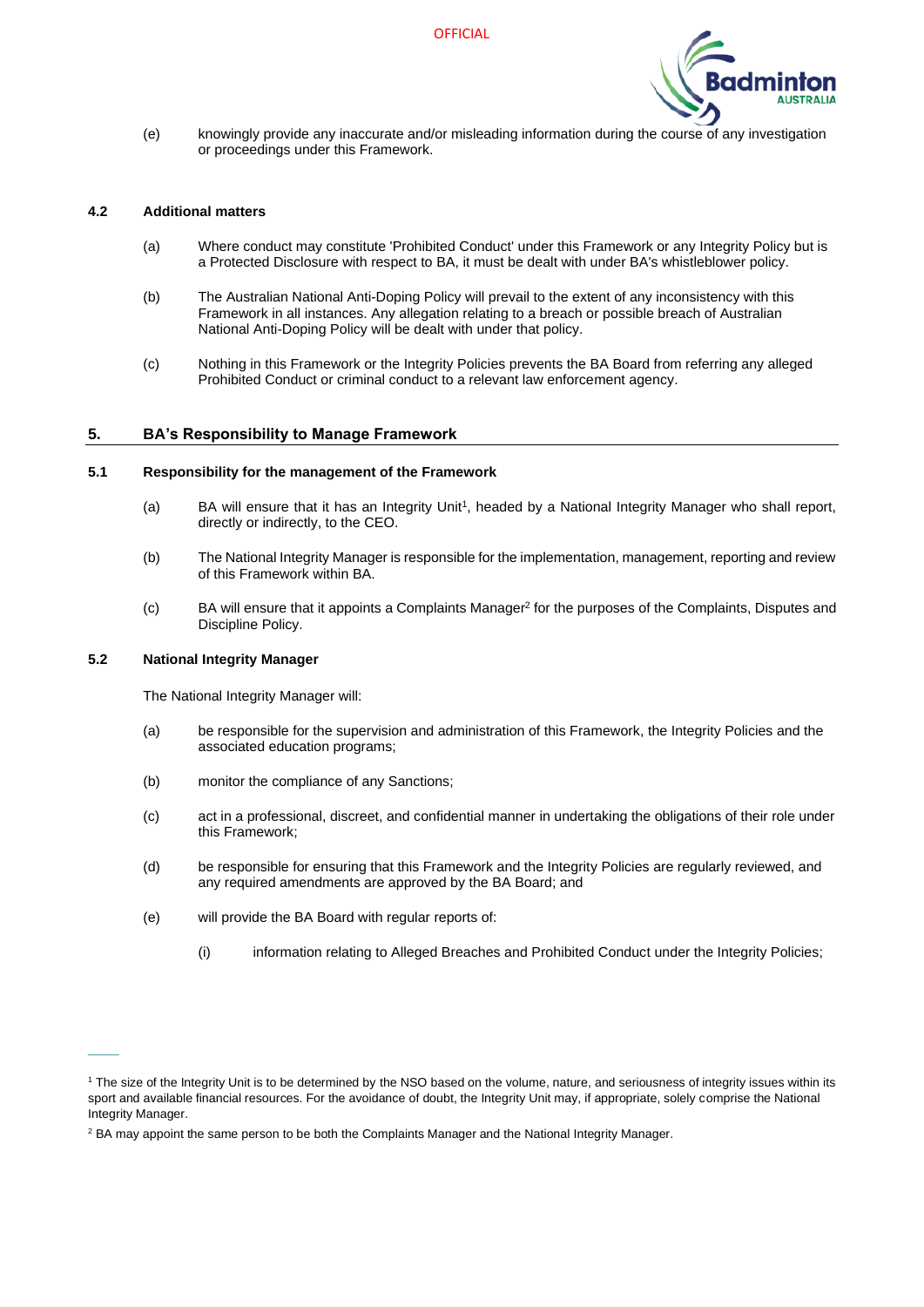

- (ii) the operation of and overall compliance with the Integrity Policies; and
- (iii) any education programs that Participants have been required to undertake.

#### <span id="page-7-0"></span>**5.3 Complaints Manager**

The Complaints Manager will be the point of contact between BA and SIA in relation to the functions of the Complaints, Disputes and Discipline Policy and will have such responsibilities as set out in that policy.

#### <span id="page-7-1"></span>**5.4 Reporting to SIA**

BA must ensure that they report all matters to SIA as required by the Integrity Policies, which includes:

- (a) any alleged Prohibited Conduct or criminal conduct that BA has referred/reported to a relevant law enforcement agency;
- (b) any information required to be reported or notified to BA under the Competition Manipulation and Sports Wagering Policy; and
- (c) the outcome of any Resolution Process under the Complaints, Disputes and Discipline Policy.

#### <span id="page-7-2"></span>**5.5 Education**

- (a) With the support of SIA, BA will plan, implement, and maintain an education strategy that incorporates material addressing the matters covered by each Integrity Policy.
- (b) The National Integrity Manager will, from time to time, direct certain Participants to undertake education programs, which will be relevant and proportionate to their level of participation in Badminton and the associated integrity risks.

#### <span id="page-7-3"></span>**5.6 Recruitment of Employees and Volunteers**

- (a) BA and Badminton Organisations should conduct any appropriate background checks required by an Integrity Policy for prospective Employees, Contractors and Volunteers to screen for prior conduct that would constitute a breach of this Framework or the Integrity Policies.
- (b) BA and Badminton Organisations should undertake induction processes for Employees, Contractors and Volunteers that incorporate familiarisation with this Framework and the Integrity Policies, and other sports integrity education and training as determined by BA from time to time.

#### <span id="page-7-4"></span>**6. Additional Responsibilities**

#### <span id="page-7-6"></span><span id="page-7-5"></span>**6.1 Relevant Organisation responsibilities**

In addition to that required under the Integrity Policies, BA and Member Organisations shall:

- (a) implement and comply with this Framework;
- (b) ensure that all other policies, rules, and programs that apply to Relevant Persons and Relevant Organisations are consistent with this Framework;
- (c) use its best efforts to assist Relevant Persons and Relevant Organisations to fulfil their responsibilities under this Framework;
- (d) publish, distribute, and promote this Framework and the Integrity Policies (and any updates from time to time) and shall be responsible for making such documents available and accessible to Relevant Persons and Relevant Organisations; and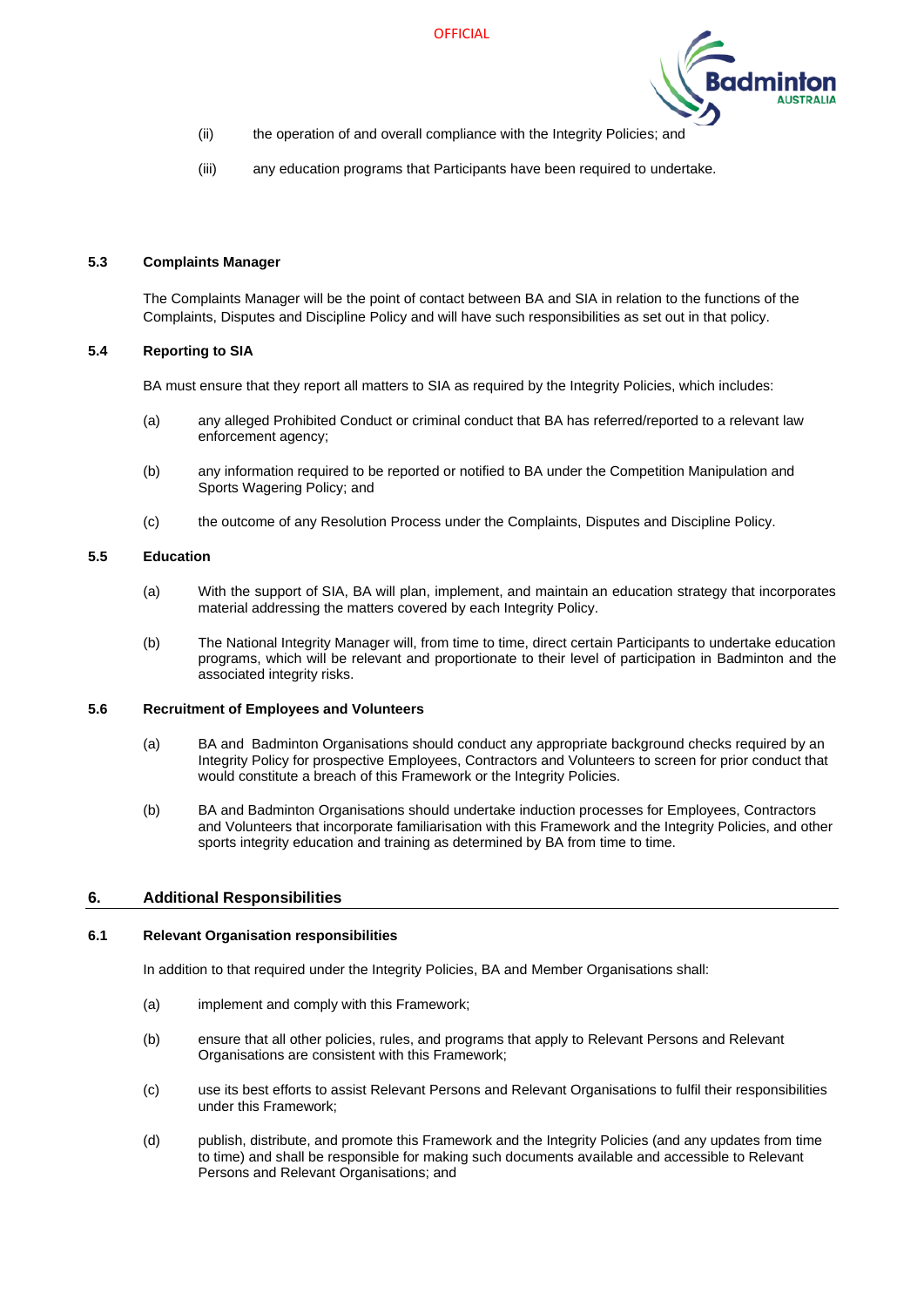

- (e) ensure its Employees and contractors act in a discreet and confidential manner in discharging their obligations under this Framework.
- (f) recognise any Sanction imposed under this Framework;
- (g) take all necessary steps to enforce any Sanction imposed under this Framework;
- (h) assist in any investigation or proceedings regarding any Prohibited Conduct and ensure that they do not knowingly provide any inaccurate and/or misleading information during the course of any investigation or proceedings.

#### <span id="page-8-1"></span><span id="page-8-0"></span>**6.2 Relevant Person responsibilities**

In addition to that required under the Integrity Policies, Relevant Persons shall:

- (a) make themselves aware of the contents of this Framework;
- (b) comply with all relevant provisions of the Framework;
- (c) comply with any decisions and/or Sanctions imposed under the Framework.
- (d) undertake sports integrity education as directed by the National Integrity Manager;
- (e) assist in any investigation or proceedings regarding any Prohibited Conduct and ensure that they do not knowingly provide any inaccurate and/or misleading information during the course of any investigation or proceedings.

#### <span id="page-8-2"></span>**7. Complaints, Disputes & Discipline Policy**

The Complaints, Disputes and Discipline Policy applies to any alleged Prohibited Conduct, including reports of breaches, of this Framework or any Integrity Policy.

#### <span id="page-8-3"></span>**8. Interpretation & Other Information**

#### <span id="page-8-4"></span>**8.1 Application and Commencement**

- (a) This Framework is approved by the Board.
- (b) This Framework:
	- (i) commences on the date outlined on the front cover (**Commencement Date**);
	- (ii) is subject to BA's constitution and if there is any inconsistency, the constitution will prevail; and
	- (iii) when in force, is binding on all those listed in clause [2.1.](#page-4-1)

#### <span id="page-8-5"></span>**8.2 Amendment**

- (a) The Board may amend this Framework and the Integrity Policies from time to time at the direction of SIA and such amendments will be effective on the date specified by the Board.
- (b) Member Organisations must adopt this Framework, including any amendments, in full and without amendment, as a policy under their constitution, within three (3) months of the date it is adopted by BA.